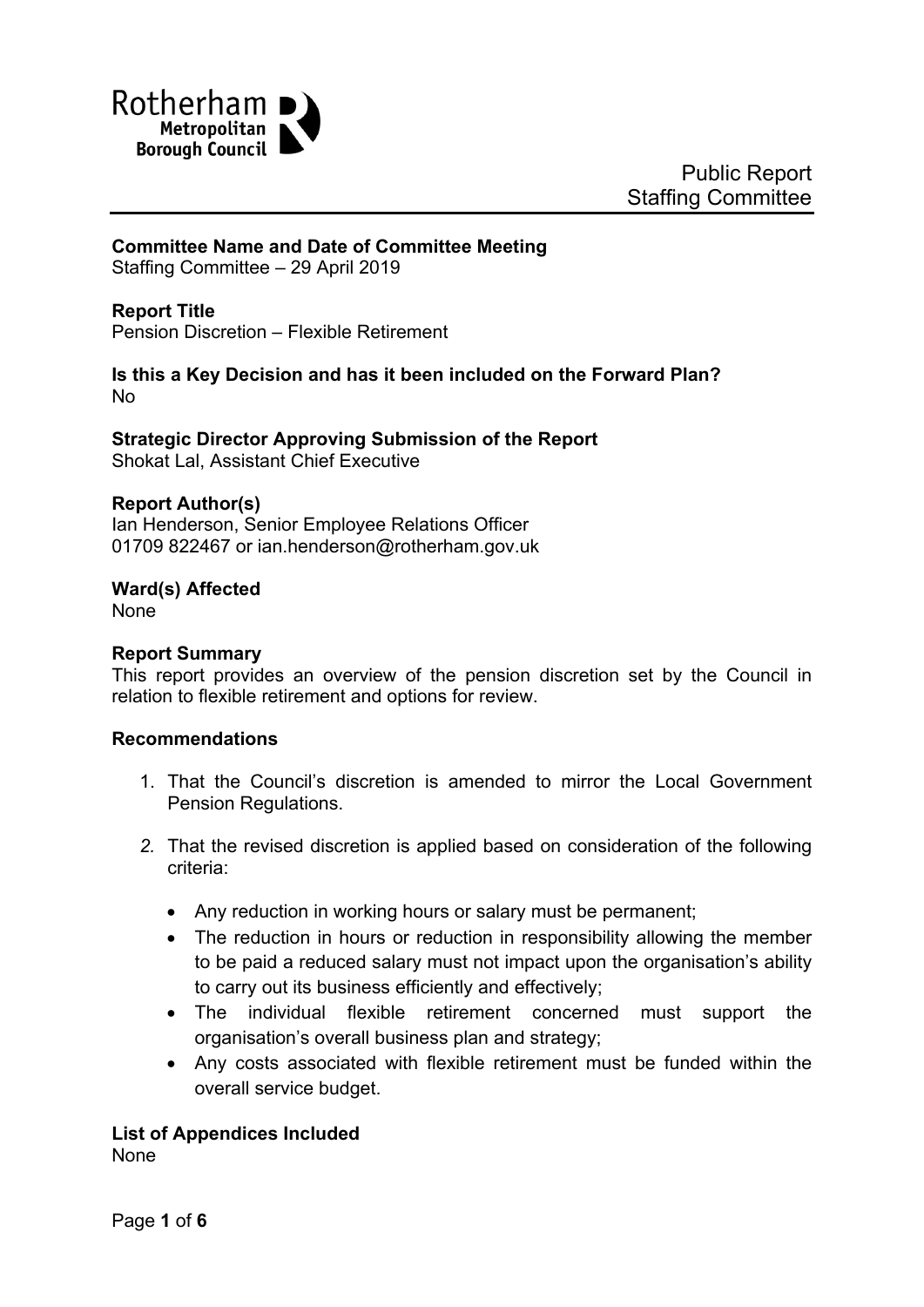## **Background Papers**

Local Government Pension Scheme (LGPS) Regulations 2014 The Council's Statement of LGPS Discretionary Policies

#### **Consideration by any other Council Committee, Scrutiny or Advisory Panel** No

**Council Approval Required** No

**Exempt from the Press and Public** No

#### **Pension Discretion – Flexible Retirement**

#### **1. Background**

- 1.1 The Council is required by the 2014 Local Government Pension Scheme Regulations to publish its policies in relation to how it will exercise its discretionary powers under those regulations. One of these discretions, Regulation 30 (6) relates to flexible retirement.
- 1.2 Regulation 30 (6) states that *"An active member who has attained the age of 55 or over who reduces working hours or grade of an employment may, with the scheme employer's consent, elect to receive immediate payment of all or part of the retirement pension to which that member would be entitled in respect of that employment if that member were not an employee in local government service on the date of the reduction in hours of grade, adjusted by the amount shown as appropriate in actuarial guidance issued by the Secretary of State."*
- 1.3 RMBC's Flexible Retirement Policy states that applications will only be considered for 'significant' permanent contractual reductions to either grade or weekly contractual hours. In the policy 'significant' is defined as a change by which budget savings, or 'vacated' hours/position would enable the recruitment of a suitable replacement to maintain service delivery. The policy goes on to state that such reductions *would be in the region* of at least 40% of hours so that alternative resourcing options could be explored.
- 1.4 However, this definition is tightened in the associated Frequently Asked Questions document and subsequent application of the policy. The FAQs state applicants must be 55 years or over, a member of the pension scheme and apply for a 'significant' reduction to your current contract. A 'significant' reduction would be at least 40% of the hours you currently work. Subsequently, all applications have required a 40% reduction in their contracted hours in order to be considered.
- 1.5 The full criteria by which applications are currently assessed is set out below:
	- Any reduction in working hours or salary must be permanent;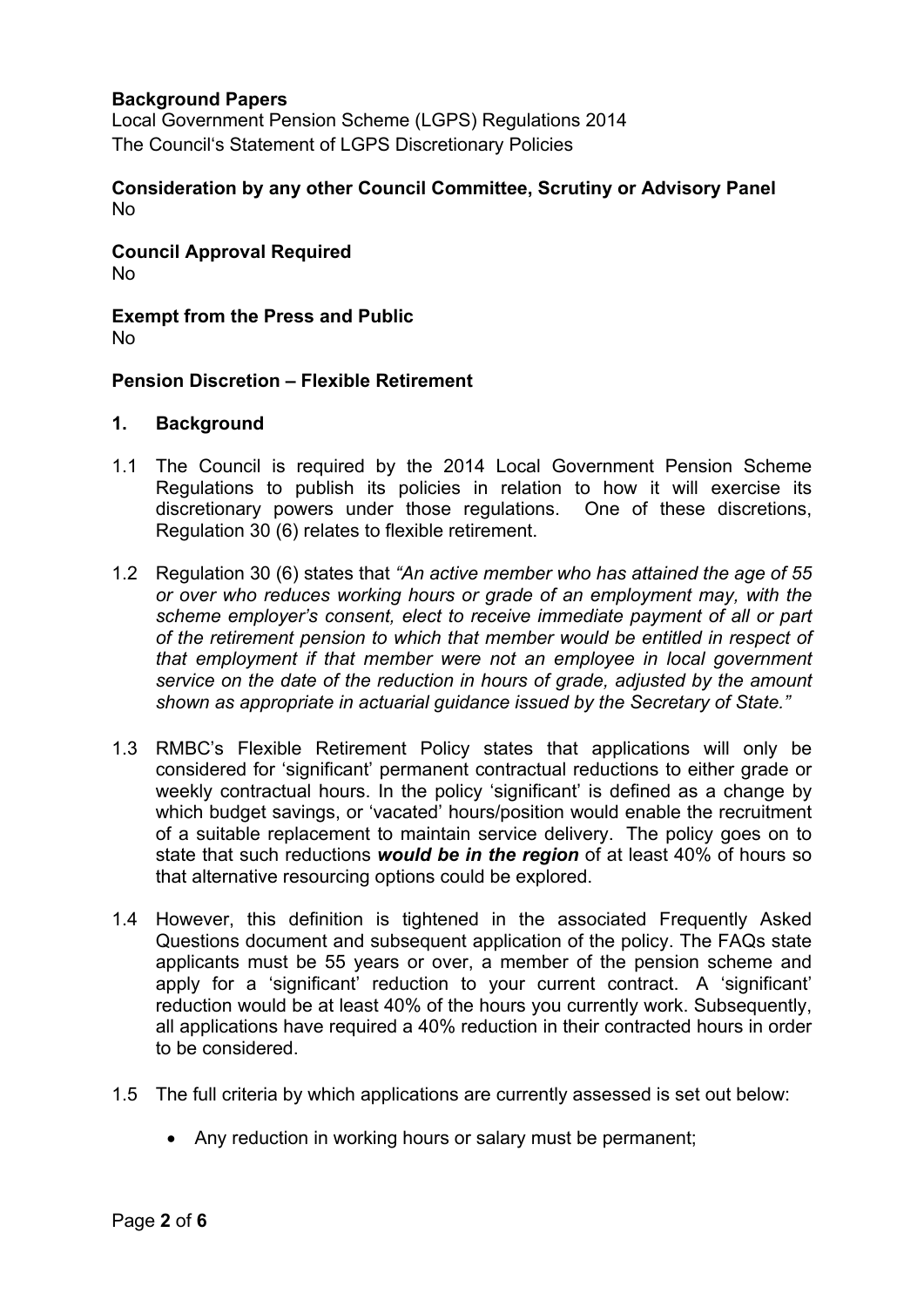- Any reduction in working hours or salary must be at least 40% of those hours or that salary being worked or earned immediately prior to the member's flexible retirement;
- The reduction in hours or reduction in responsibility allowing the member to be paid a reduced salary must not impact upon the organisation's ability to carry out its business efficiently and effectively;
- The individual flexible retirement concerned must support the organisation's overall business plan and strategy.
- 1.6 Applications are considered based on a case by case basis in accordance with the current policy, requiring the case to meet service need and where a cost is involved that the cost is covered by the reduction in hours/grade.

## **2. Key Issues**

- 2.1 Almost half the Council's workforce is over 50 years of age and in line with national trends employees are choosing to work into later life. An increasing number of employees have reached or are approaching the age at which they can access their pension entitlement.
- 2.2 Employees can access their pension by either ending their employment with the Council or by agreement to flexibly retire. Flexible retirements allow the Council to retain the knowledge and skills within the authority and help succession planning and business continuity.
- 2.3 The current requirement for a 40% reduction does not always support business requirements, with requests being unable to be supported by management. An example is where an employee currently works standard contractual hours of 37 hours per week across 5 days, the policy requires them to reduce by 14.8 hours (2 days). Where requests are supported it can cause recruitment difficulties for a 2 day replacement or it can lead to rejection of the request because this impacts adversely on business need.
- 2.4 Alongside the potential benefits of flexible retirement to both the authority and the individual, cost control and reduction has become increasingly important in recent years. The current policy prevents services maximising the benefits to be gained from changes in business practice and technology. If employees were allowed to reduce their working hours by less than 40% (2 days in most cases) in circumstances where a smaller reduction could enable changes in roles and structures without requiring the reduced hours to be filled, this would provide greater organisational flexibility, could deliver cost savings to the service and prevent or reduce compulsory job losses elsewhere in the service.
- 2.5 Benchmarking in the South Yorkshire region shows that Barnsley Council, Hallam University and AMEY have set the requirement to 20% and that the Probation Service has set to a minimum 1 hour reduction.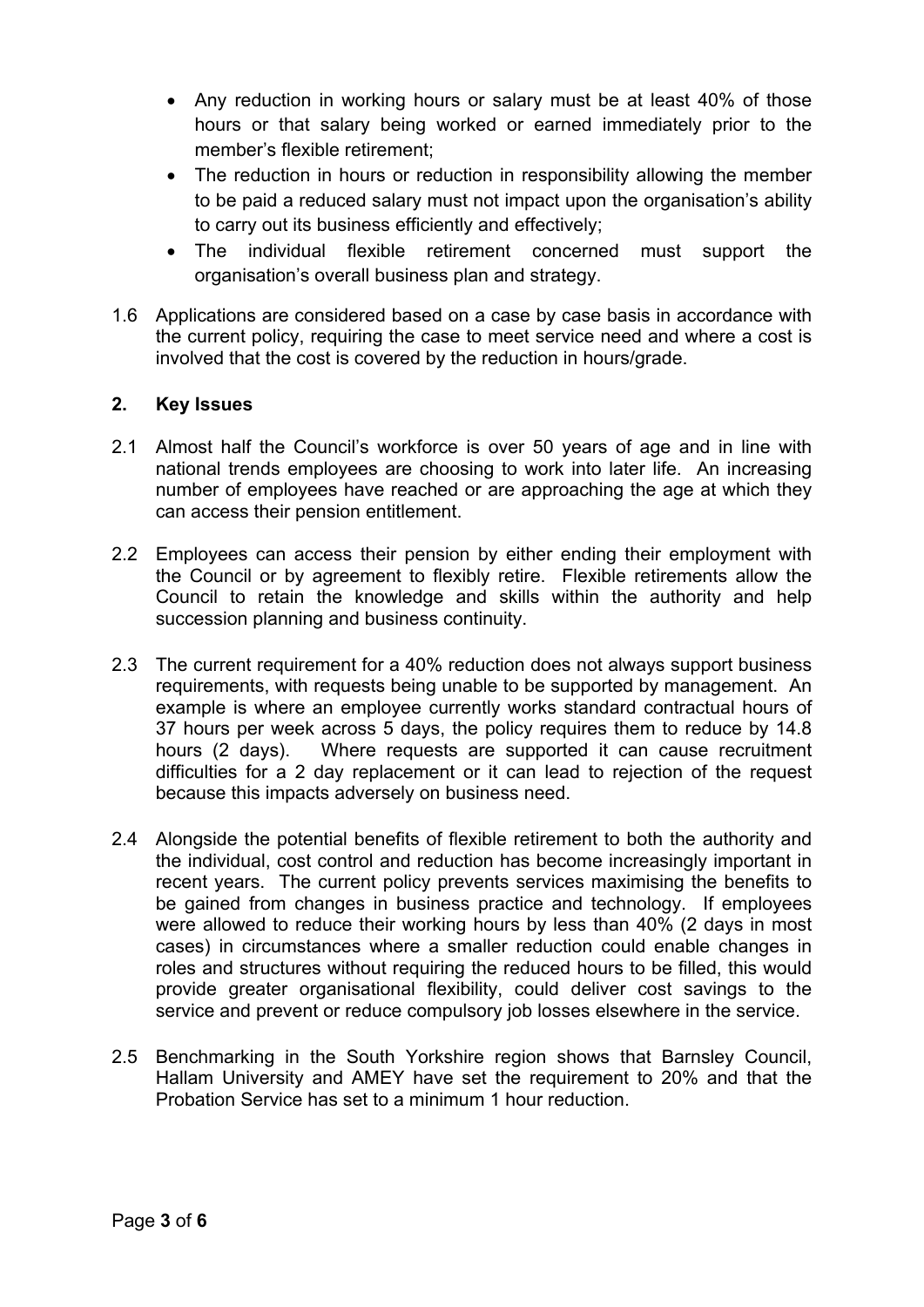## **3. Options considered and recommended proposal**

- 3.1 Option 1 Maintain current arrangements which have been in place for a number of years.
- 3.2 Option 2 Adopt a minimum 50% reduction so services are left with half a post to recruit to.
- 3.3 Option 3 Adopt a minimum 20% reduction where services are able to absorb the 1 day loss and are not allowed to backfill.
- 3.4 Option 4 Amend the discretion in line with the Local Government Pension Regulation.
- 3.5 In order to allow services the most flexibility when it comes to service need, Option 4 is recommended - that the discretion is aligned to the Local Government Pension Regulations. The business case aspect of the application for any costs associated with the request would still be dependent on those costs being covered by the reduction in salary costs.

## **4. Consultation on proposal**

- 4.1 Consultation has taken place with the Council's Section 151 Officer, Assistant Chief Executive and Assistant Director Human Resources who all support the proposal.
- 4.2 Trade Union colleagues have been consulted and feedback has been positive.

## **5. Timetable and Accountability for Implementing this Decision**

- 5.1 Any change to the pension discretion has to be published 90 days prior to coming into effect.
- 5.2 It is envisaged that the change will become effective from 1<sup>st</sup> September 2019

### **6. Financial and Procurement Advice and Implications (to be written by the relevant Head of Finance and the Head of Procurement on behalf of s151 Officer)**

- 6.1 On the basis that the Council does not agree to waive any actuarial reductions in pensions that are applicable, flexible retirement is generally cost neutral. The Pensions Authority advises that there are, however, some cases where protections under the 85 year rule could result in the Council incurring costs for flexible retirements granted to staff under the age of 60. In order to avoid such situations the Council would need to request estimates from the Pensions Authority on a case by case basis.
- 6.2 Should the Council choose to permit the waiving of actuarial reductions in its flexible retirement policy there will be cost implications for the Council as it would be required to make a contribution to the Pension Fund to cover the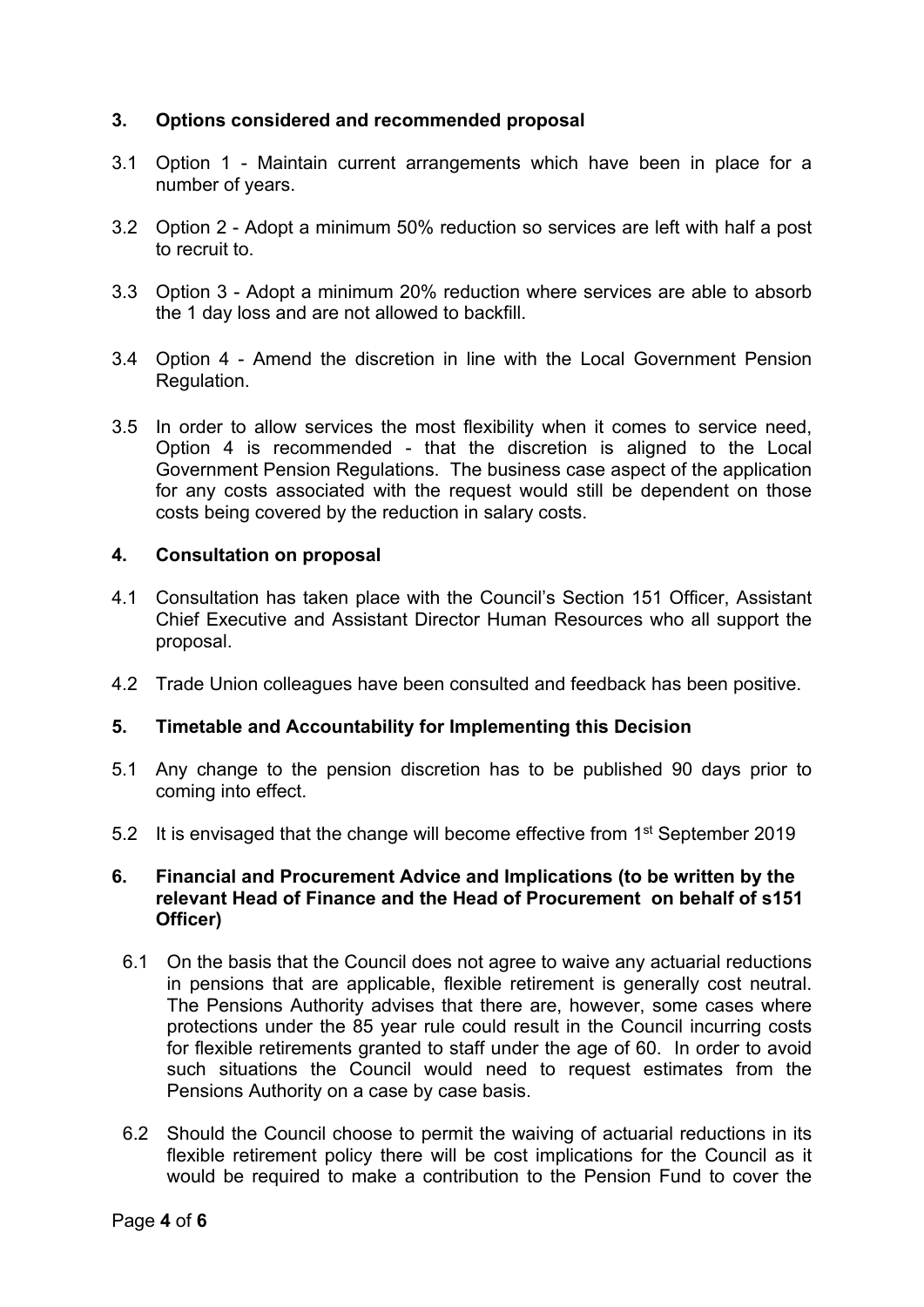pension strain. Again, this cost would need to be assessed on an individual basis.

- 6.3 It is unlikely that any increase in the number of flexible retirements agreed following the proposed change to the Council's policy would be sufficient to affect the pensions fund actuarial valuation.
- 6.4 There are no direct procurement implications associated with this report.

## **7. Legal Advice and Implications (to be written by Legal Officer on behalf of Assistant Director Legal Services)**

- 7.1 Relevant legislation is Local Government Pension Scheme Regulations 2013
- 7.2 By aligning the discretion with the regulations RMBC has more flexibility in dealing with service needs.
- 7.3 Consideration needs to be given as to allow employees the right of appeal if their request is rejected. Legal recommendation is that employees should have the right to appeal in the interests of fairness.

## **8. Human Resources Advice and Implications**

8.1 Changes to the discretion would assist with retaining skills and knowledge for longer periods to facilitate better succession planning and act as a motivator to employees who want to access their pension benefits but would be rejected on the needs of the service.

## **9. Implications for Children and Young People and Vulnerable Adults**

9.1 The proposal would affect employees in all Directorates wishing to apply for flexible retirement.

#### **10. Equalities and Human Rights Advice and Implications**

- 10.1 In making any decision the Council is required to have due regard to its equalities duties and in particular with respect to the Equality Act 2010, section 149, part 11 of the public sector duty:
	- a) eliminate discrimination, harassment, victimisation and eliminate any other conduct that is prohibited by or under the Act,
	- b) advance equality of opportunity between persons who are a protected characteristics and persons who do not share it and to
	- c) foster good relations between persons who share a relevant protected characteristic and persons who do not share it.
- 10.2 The recommendation will not have any adverse impact on anyone with one or more protected characteristics, namely age, disability, gender reassignment, pregnancy and maternity, race, religion or belief, sex and sexual orientation.